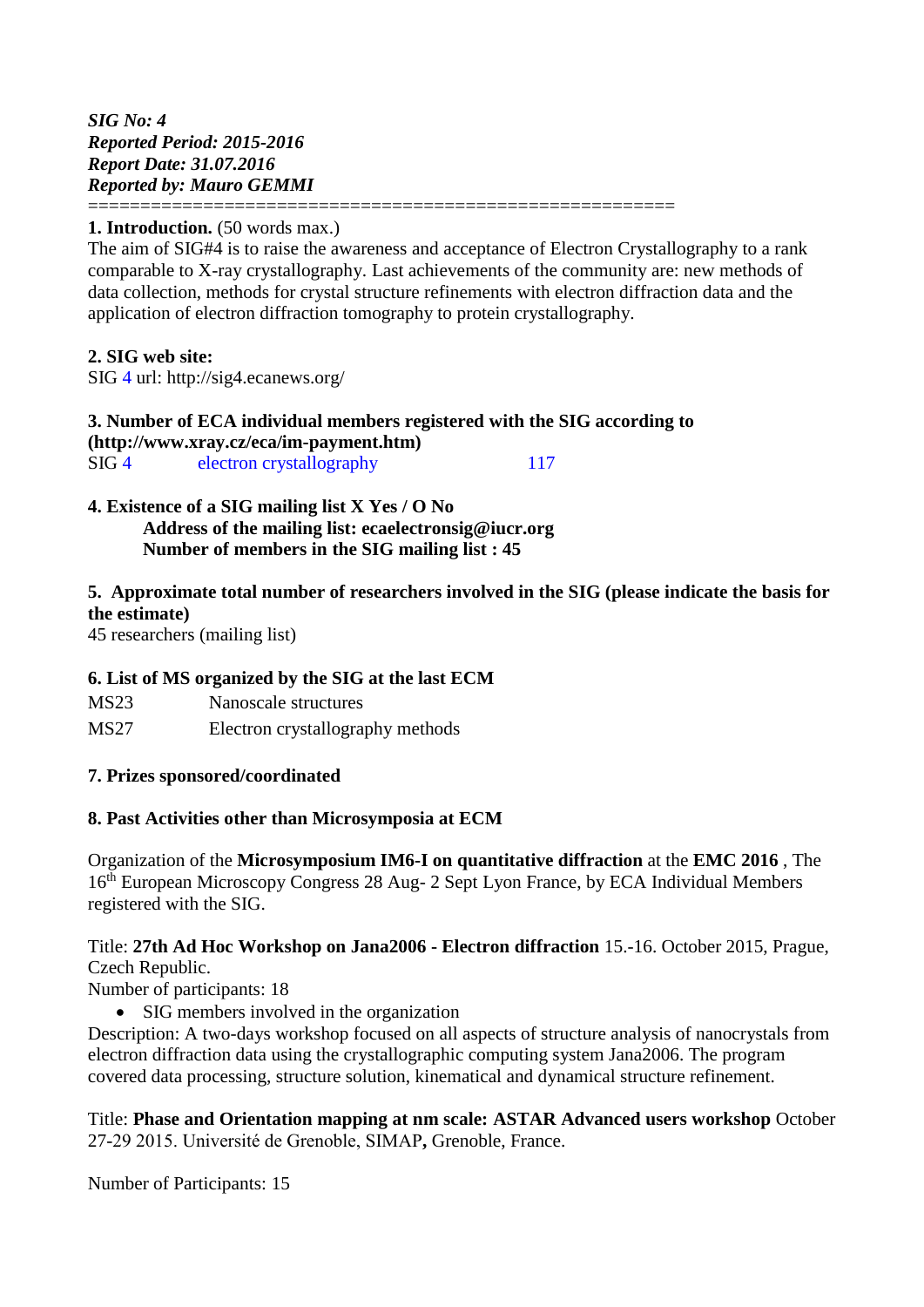- ECA Individual Members registered with the SIG involved in the organizing committee
- ECA Individual Members registered with the SIG involved as lecturers

Two days workshop for users of ASTAR (Orientation and Phase mapping at nm scale in TEM) was organized by NanoMEGAS SPRL, Belgium in Grenoble. The workshop consisted of demonstration of data collection in TEM, hands on practice with the user data. During the workshop new features (eg. Solving the 180° orientation ambiguity related to spot diffraction patterns in Transmission Electron Microscopy) of phase and orientation mapping software were also demonstrated to the participants by Dr. Edgar Rauch.

Title: **Microscopy of materials** 18.-22.April 2016, Prague, Czech Republic.

Number of participants: 21

• SIG members involved in the organization

Description: Five-days long school covering basics of scanning and transmission electron microscopy for material scientists. The school was composed of theoretical lectures as well as practical works on sample preparation, high-resolution TEM, indexing of powder and single-crystal diffraction pattern.

Title: **International School on Fundamental Crystallography with applications to Electron Crystallography** (1 week school, 27 june – 2 July 2016, at University of Antwerp)

Number of participants: 41 (38 students, 3 lecturers)

- ECA Individual Members registered with the SIG involved in the organizing committee
- ECA Individual Members registered with the SIG involved as lecturers
- Sponsored by ECA with a 1000 euros for travel grants for the students

Description: the school intended to give the participants a basic knowledge in crystallography, as well as how to use it in the context of a transmission electron microscope. The intended audience were those working with a TEM or collaborating with TEM groups wishing to have a better understanding of their results. Too often TEM-operators lack the background knowledge in crystallography that is necessary to get the most out of their results or to avoid making mistakes against basic crystallography. The skills to take beautiful images and high resolution composition maps cannot be fully exploited if the basic knowledge of electron diffraction and the relations between direct and reciprocal space are not understood. The International School on Fundamental Crystallography with applications to Electron Crystallography seeks to remedy these knowledge gaps.

The school focussed on basic knowledge of electron diffraction patterns (SAED, CBED, PED, EDT, MD) and the crystallographic information that could be obtained from such patterns. The first three days of the school were about basic crystallography, the last three days were about electron crystallography.

#### Title: **ED-XPD Workshop - Combining Electron and X-ray Powder Diffraction Techniques for Structural Characterization**, June 6-10 2016, Stockholm, Sweden

Number of participants: 52

- ECA Individual Members registered with the SIG involved in the organizing committee
- ECA Individual Members registered with the SIG involved as lecturers